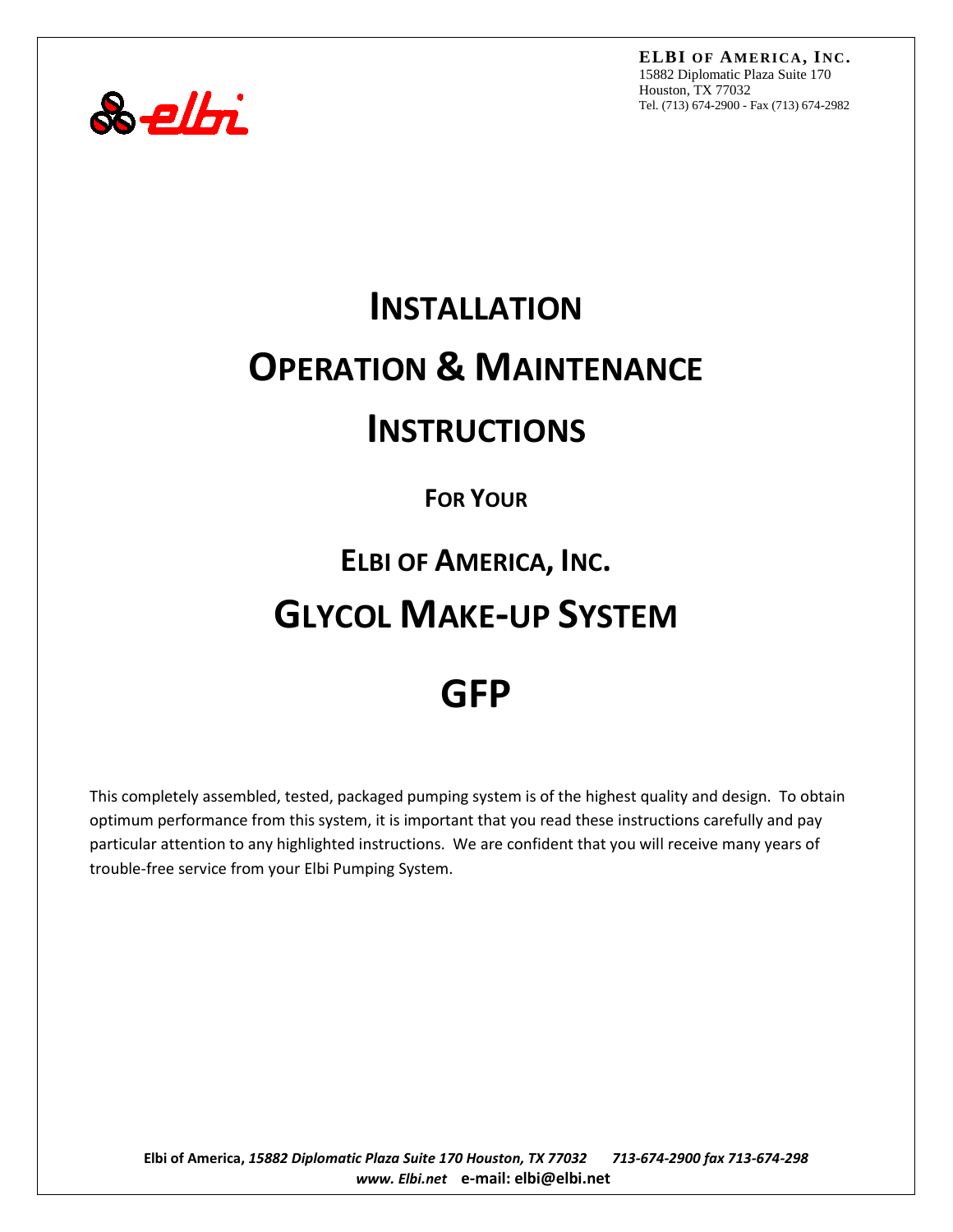**ELBI OF AM ERICA, INC.** 15882 Diplomatic Plaza Suite 170 Houston, TX 77032 Tel. (713) 674-2900 - Fax (713) 674-2982



**IMPORTANT: DO NOT PUMP ANY OTHER PRODUCTS WITH THIS SYSTEM. THIS UNIT IS DESIGNED TO PUMP A WATER GLYCOL SOLUTION ONLY.**

#### **INSTALLATION**

Install and bolt down the glycol make-up system on a sturdy level surface. Please note the 30- and 55-gallon units weigh approximately 600 pounds and the 100-gallon unit weighs approximately 1000 pounds. Pipe the discharge to the system to be pressurized. Fill the solution tank with the water and glycol solution in the proportions specified and mix thoroughly. Bleed the system discharge to remove any air in piping. Connect the electrical service to the control panel. The pump and controls run on 115 volts, single phase, 60 cycles only. With the system isolation valve turned off, turn the pump switch to automatic and monitor the pump pressure. The pressure gauge should rise and the pump should stop after approximately 30 seconds. The relief valve may open and discharge solution back to the storage container. Open the system valve; the pump will cycle as required to maintain a positive pressure. It will not run on an empty solution container. An additional system pressure reducing valve and check valve should be piped downstream of the pump package to maintain set system pressure and prevent backflow into the storage container.

#### **OPERATION**

Once the System has been purged and the on-off pressure switch is set, the system will maintain the set makeup pressure automatically. The Series GS is designed to operate without the need of servicing or adjustment. Little or no lubrication is necessary; the pump is equipped with self-lubricating carbon bearings, and the motor is a lifetime lubricated type for standby make-up applications. For other service, see nameplate. The pump has a seal type packing which does not require adjustment. Make sure that the glycol solution level in the translucent solution container is adequate at all times. Should the solution container run dry, the pump will stop and the alarm will be activated. The audible part may be silenced; however, make sure it is turned back on after filling the tank and bleeding. Always replace the lid to keep the solution clean.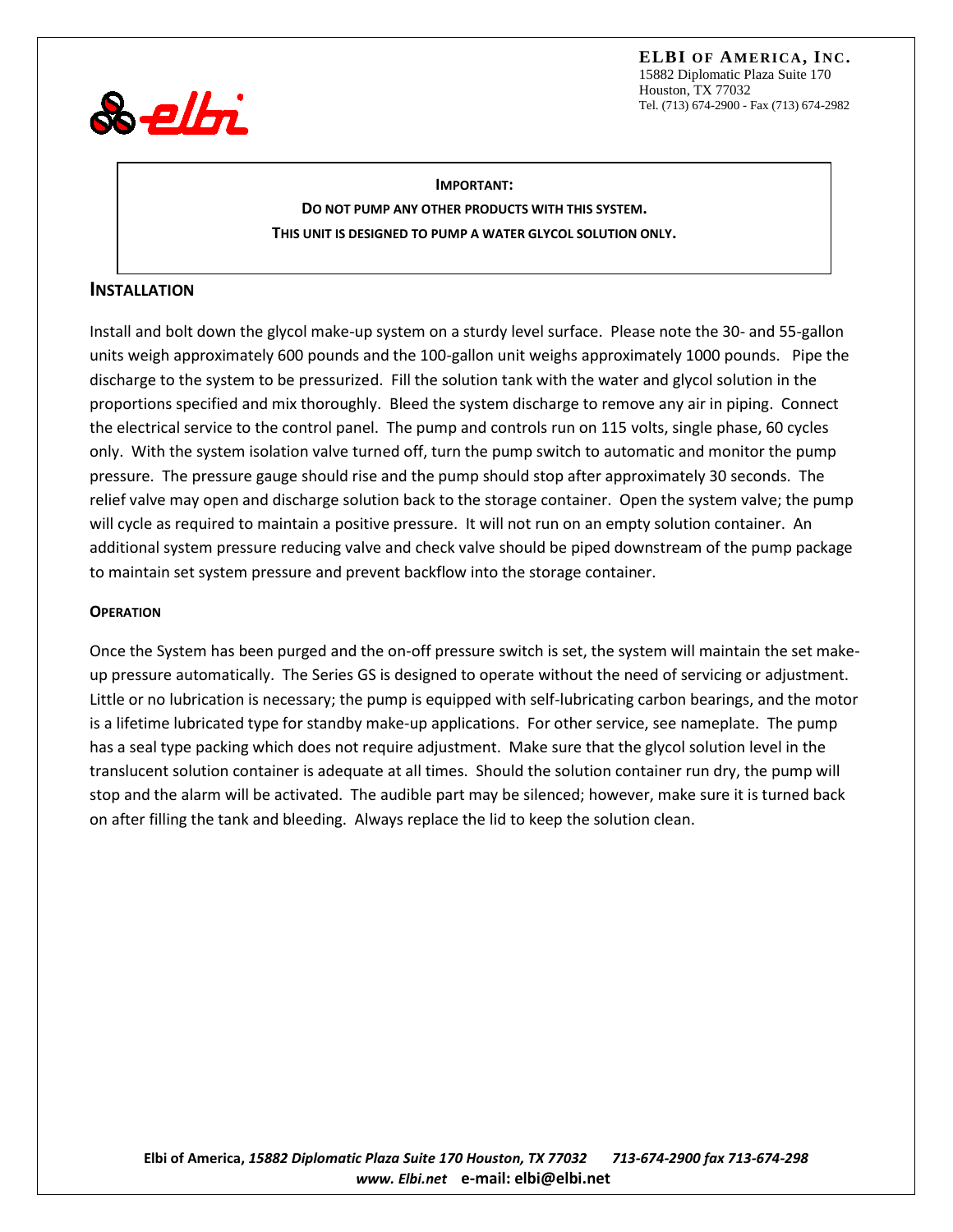**ELBI OF AM ERICA, INC.** 15882 Diplomatic Plaza Suite 170 Houston, TX 77032 Tel. (713) 674-2900 - Fax (713) 674-2982



## **GLYCOL MAKE-UP SYSTEM**

## **WIRING DIAGRAM AND PARTS LIST**



GMS-RB120 Low Water Cutoff GMS-PUMP Pump only Starter Switch Controller GMS-871 1997 12 HP Motor<br>Pressure Switch Controller GMS-TANK100 100 Gal. Solu GMS-FYG2J25 Pressure Switch GMS-TANK100 100 Gal. Solution Tank GMS-RV Relief Valve GMS-TANK50 50. Gal. Solution Tank

GMS-TANK30 30. Gal. Solution Tank